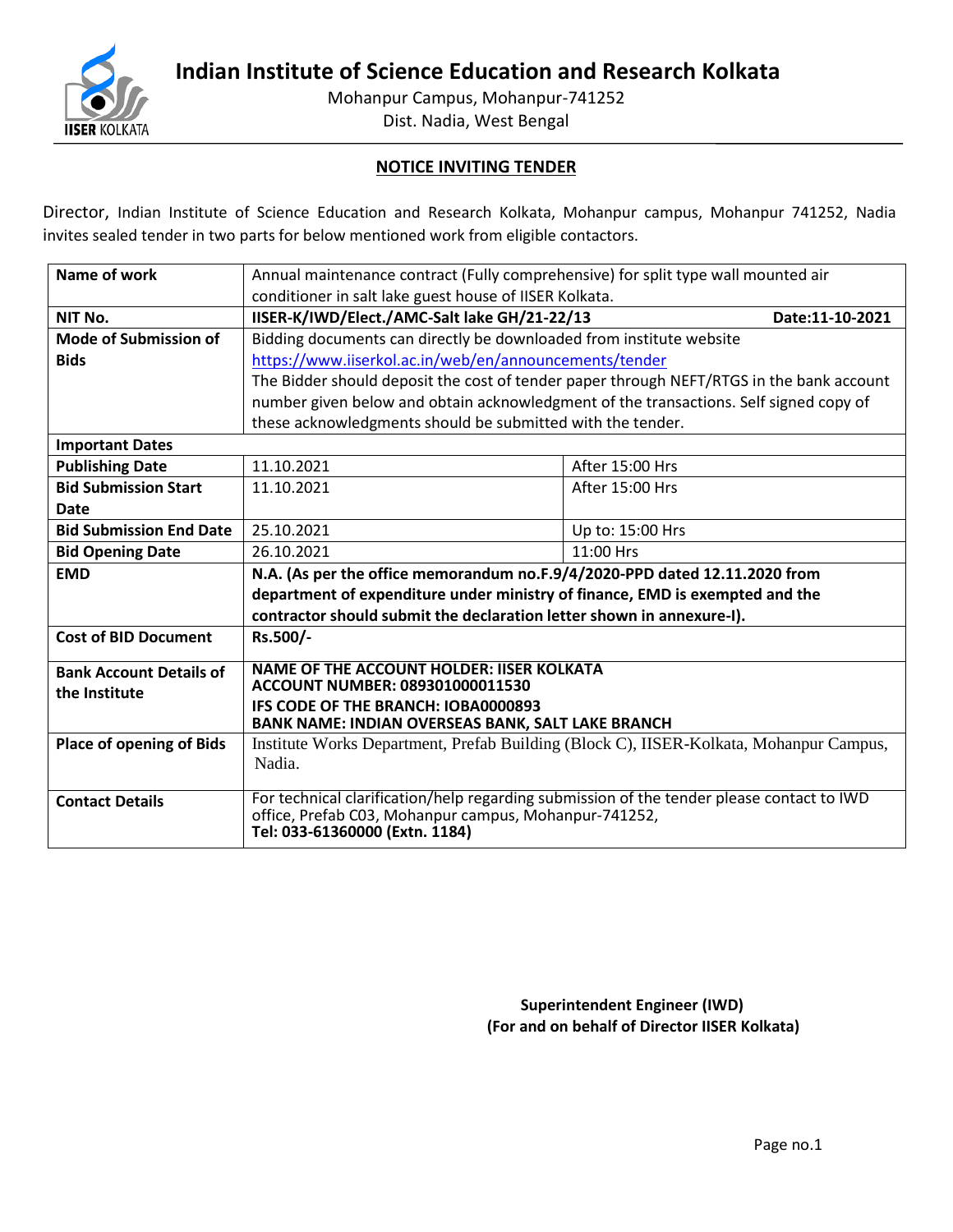

**Eligibility:** The Bidder should executed one similar type of work of value not less than 0.8 lakh or two similar works value not less than 0.5 lakh or three similar works value not less than 0.4 in last three financial years. The bidder should have completed such type of work in any Govt. /Reputed organization.

**Similar works- "**Similar works" means the vendor should have experience to maintenance of split type wall mounted air conditioners.

## **Documents:**

- 1. Tender paper in complete shape signed in all the pages with the filled in item rate should be submitted along with the competitive and justified rate with specification & makes including all relevant documents like copies of **Registration certificate, PAN no. ,Dealership, GST Registration, Trade License, IT Return for last three financial year, work experience certificate** etc., in a sealed cover addressed to the undersigned super scribing the name of work so as to reach within **25.10.2021 up to 15:00 hrs** positively. Late submission or any postal delay will not be accepted.
- 2. The vendor should have the local office near to salt lake guest house or within the range that capable of attending complains on the daily basis should be accepted.
- 3. The vendor should submit the authorized dealership of any reputed split type wall mounted air conditioner manufacturer.

#### **Terms and conditions:**

- 1. **Bid security/EMD** is exempted for tendering and the contractor should only submit the declaration letter shown in Annexure-I with NIT. If any bidder(s) withdraw/modify in bid during the bidding process the concern bidder(s) will be suspended for specified time in the tendering process as decided by the competent authority of IISER Kolkata.
- 2. **The performance security** will be considered 3% of the contract value and the contractor should submit it in the form of cheque/DD/FR/PBG in the name of Superintendent Engineer, IWD, IISER-K or online payment as per said bank account within 15 days after issuing of the intimation letter to the concern agency.
- 3. The AMC to be started immediately after issuing of the work order.
- 4. The payment will be made quarterly as per order and against challan/service report & tax invoice.
- 5. The working field is salt lake guest house of IISER Kolkata and address is **DC-35/1, Sector-I, Salt Lake Kolkata - 700 064**.
- 6. The quoted amount should be inclusive of all taxes, duties, transportation charges etc. and is to be written clearly both in figure and in words.
- 7. Any work should be attended within 6 hrs after lodging the complain in between 6 AM to 6PM.Any minor fault should be rectified on daily basis and the spare parts requirement is applicable up to 48 hrs after lodging the complain otherwise penalty will be deducted from the quarterly bill.
	- a. The penalty amount is Rs. 500/- per day for attending the problems beyond 6 hrs.
	- b. The penalty amount is Rs. 1000/- per day for replacement of spare parts beyond 48 hrs.
	- c. The penalty amount is Rs. 500/- per machine for incomplete servicing.
- 8. All the tools and tackles should be provided by the vendor.
- 9. Vendor should take care of the existing property of the institute. Any damage during the work, the vendor is responsible for pay /Institute should deduct the chargeable amount from the bills.
- 10. Vendor should responsible for any injuries to the workers during the work.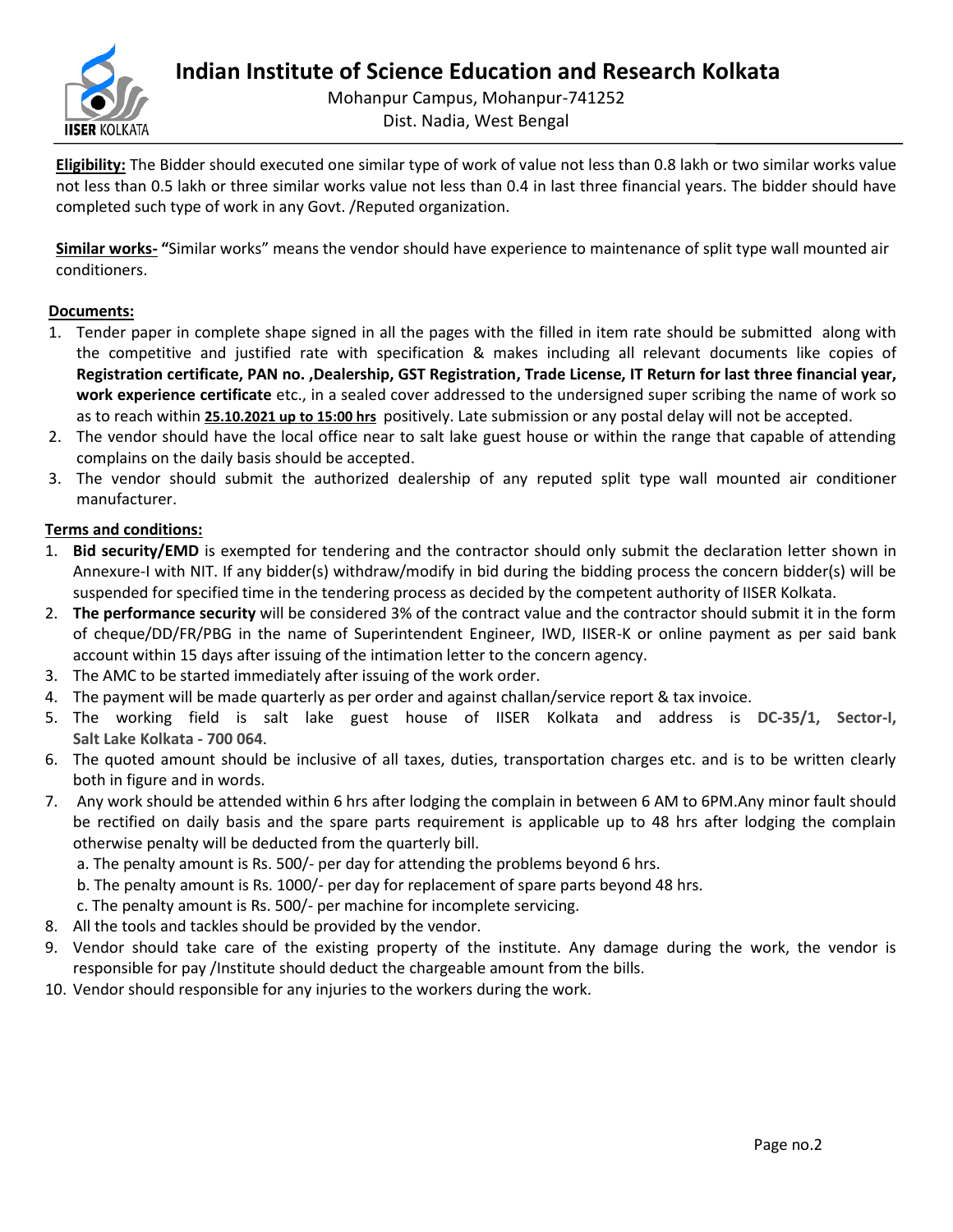

Mohanpur Campus, Mohanpur-741252

Dist. Nadia, West Bengal

## 11. **Scope of work:**

- **a. Quarterly periodic** servicing of the all machines (Dry wash and water spray cleaning on coils).
- **b. Half yearly Insulation** replacement and wrapping of all the machines.
- **c.** R22 gas charging.
- **d.** Refrigerant pipe leakage repairing.
- **e.** Replacement of contactor, relay, capacitor and other electrical components.
- **f.** Replacement of compressor.
- **g.** PCB and display repairing.
- **h.** Replacement of copper pipe of given sizes.
- **i.** Flair nut replacement.
- **j.** Replacement/Repairing of indoor/outdoor motor.
- **k.** Replacement/Repairing of indoor/outdoor cover.
- **l.** drain pipe repairing/replacement.
- **m.** Cleaning of drain tray.
- **n.** Replacement of indoor/outdoor fan blower.
- **o.** Repairing of fan swing.
- **p.** Replacement/repairing of AC remote.
- **q.** Electrical fault checking.
- **r.** Replacement/repairing of condenser/evaporator coil.
- **s.** Chemical washing on condenser/evaporator coil.
- **t.** Any civil work like core cutting, refilling etc. is in contractor scope of work.
- **u.** Drilling, screwing, welding and scaffolding etc. work as per requirement.
- **v.** Replacement of faulty cable in between Indoor to outdoor.

12. The detail information of split ACs is given below:

| Tonnage  | <b>Quantity</b> | <b>Makes</b> | Date of purchase | <b>Total length of</b><br>copper pipe        |
|----------|-----------------|--------------|------------------|----------------------------------------------|
| 2 TR     | 1 No.           | Hitachi      | 2010             | $1/2$ " = 180 ft.<br>$\frac{1}{4}$ = 350 ft. |
| $1.5$ TR | 14 Nos.         | LG           | 2010             | $5/8$ " = 70 ft.                             |

13. Payment should be made after completion of every quarter and bills should be produced with service report/challan. 14. The materials should be accepted as per following mentioned makes.

| Sl. no. | Item description                                   | <b>Makes</b>                   |
|---------|----------------------------------------------------|--------------------------------|
| 1.      | Rotary compressor                                  | Hitachi                        |
| 2.      | capacitor                                          | Tibcon, sarada, JKB, temco     |
| 3.      | contactor                                          | JKB                            |
| 4.      | Wire                                               | Havells, Polycab, RR, kei      |
| -5.     | Nitirle rubber Insulation (Thickness: 8-10mm)      | Armacell/Accoflex              |
| 6.      | Copper pipe (High grade), 25SWG                    | Reputed                        |
| 7.      | Wrapper(PVC,45-50 mm width, thickness 0.15-0.2 mm) | Reputed                        |
| 8.      | Outdoor fan motor                                  | Original motor of manufacturer |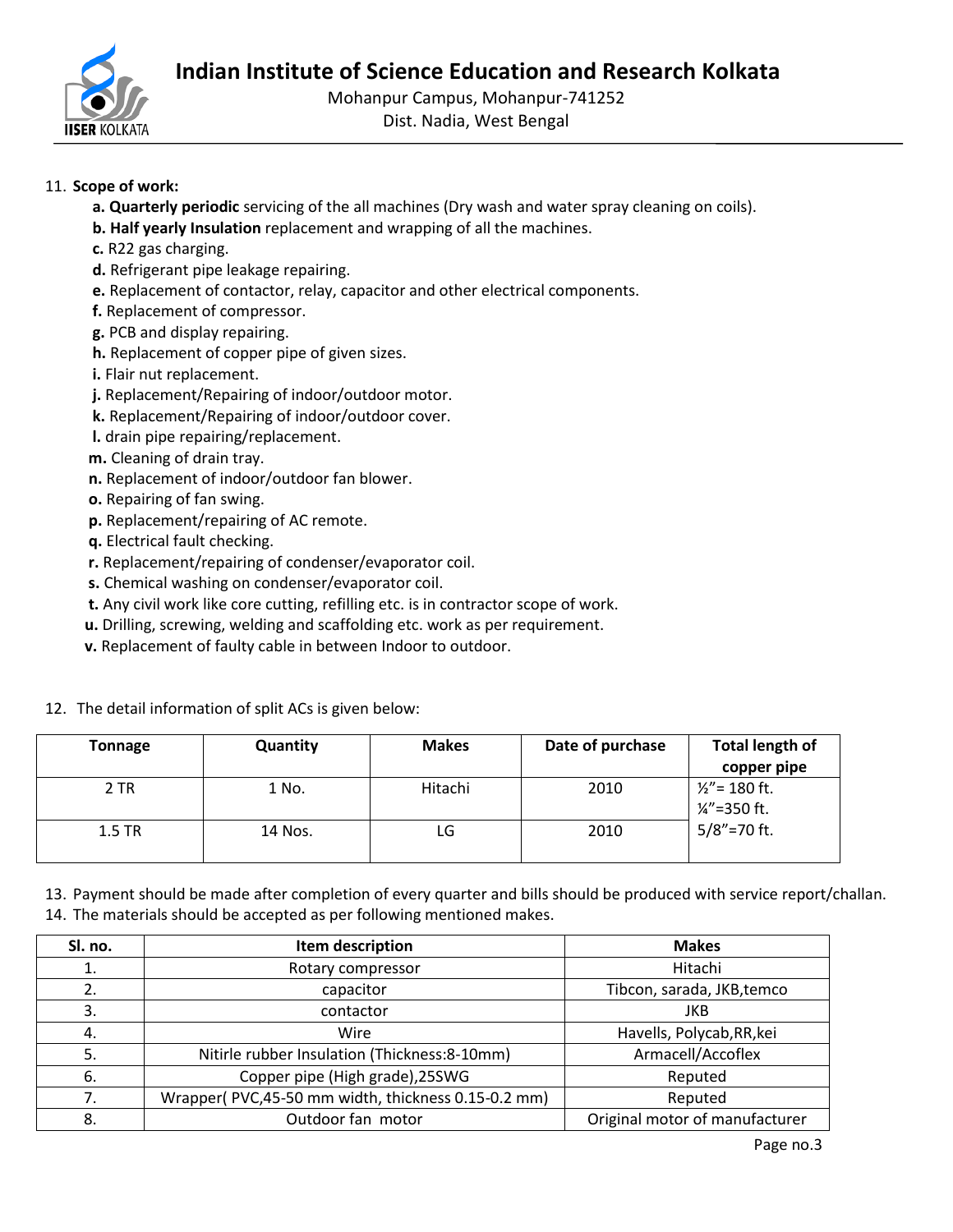

**Indian Institute of Science Education and Research Kolkata**

Mohanpur Campus, Mohanpur-741252

Dist. Nadia, West Bengal

|     | Indoor fan motor    | Original motor of manufacturer |
|-----|---------------------|--------------------------------|
| 10. | Fan blade           | Hitachi                        |
| ᆂᆂ  | Core cable          | Havells, Polycab, RR, kei      |
|     | R <sub>22</sub> gas | Reputed.                       |

- 15. The work order may be awarded on the basis of the competency and reliability of the bidder and quoted offer and it is not necessarily to award the contract to the lowest bidder.
- 16. Any complain should be communicated in email ID of the concern vendor or by phone. After lodging complain, the vendor should response positively and attend the problems as per the above mentioned schedule otherwise the penalty will be recovered from the quarterly bills.
- 17. The complete tender may be sent by post to the above mentioned address captioned "Annual maintenance contract (Fully comprehensive) for split type wall mounted air conditioner in salt lake guest house of IISER Kolkata". The envelope should be addressed to **The Superintendent Engineer (IWD)**. The sealed tender documents should be reached to "**Dispatch section, C V Raman AAC bldg., Mohanpur-741252, Indian Institute of Science Education and Research Kolkata** "office on or before schedule date and time.
- 18. All the above said relevant documents with NEFT/RTGS details scanned copies must be reached to the above said address within scheduled date and time.
- 19. If any unsatisfactory performance found during the contract period the institute has right to terminate the contract immediately without assigning any reason to the contractor.
- 20. After completion of one year satisfactory performance, the institute may extend the contract for another one year with same quoted price if the concern vendor is also agreed to renew the contract.
- 21. The rates quoted by the Contractor shall include for supplying of spare parts, transportation, labour charges etc. in complete shape. The rates quoted by the Contractor shall be net so as to include all requirements described in the contract agreement and no claim whatsoever due to fluctuations in the price of material and labour will be entertained. No change in unit rate will be admissible on any variation of quantity.

## **Please note that the Competent Authority reserves the right to reject any or all tenders without assigning any reason whatsoever.**

 **Superintendent Engineer Institute Works Department (For and on behalf of Director IISER Kolata)**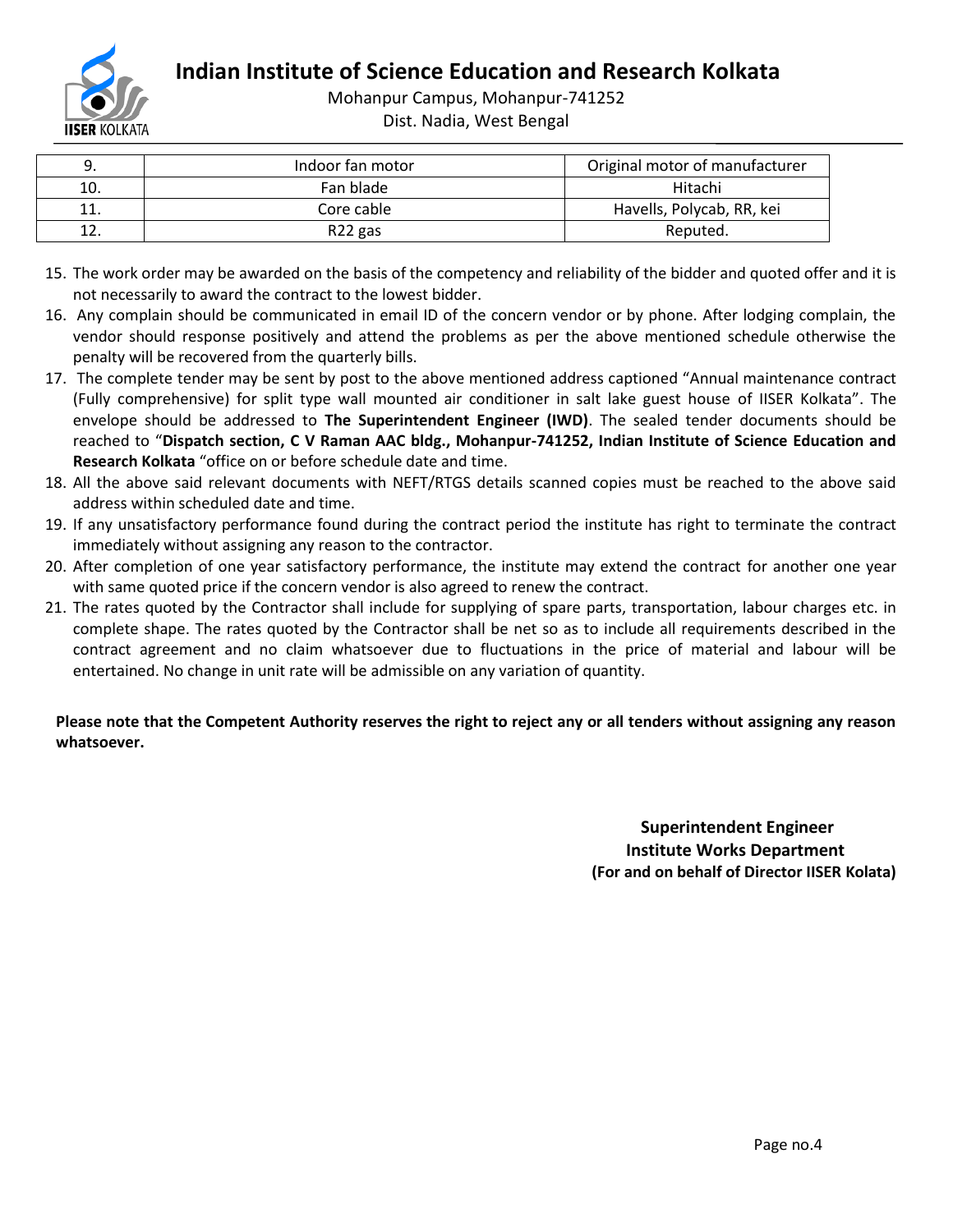

## **ANNEXURE-I**

## **Declaration letter for exemption of EMD**

| whereas, | .have<br>W. | submitted | bids | tor | the |
|----------|-------------|-----------|------|-----|-----|
| wr       |             |           |      |     |     |
| nc<br>NL |             |           |      |     |     |

I/we hereby submit the following declaration in lieu of submitting the EMD.

- 1. If, after the opening of the tender, I/we withdraw or modify the bids during the validity period of tender specified in the tender documents.
- 2. If, after the award of work, I/we fail to sign the contract, or to submit the performance security before the deadline in the NIT documents.

 I/we shall be suspended for one year and shall not be eligible to participate in any bid of IISER Kolkata tenders from the date of issuance of suspension order.

 **Note:** EMD will not be exempted without this letter.

**Signature of the Contractor / Authorized person On behalf of the Firm / Organization and Seal**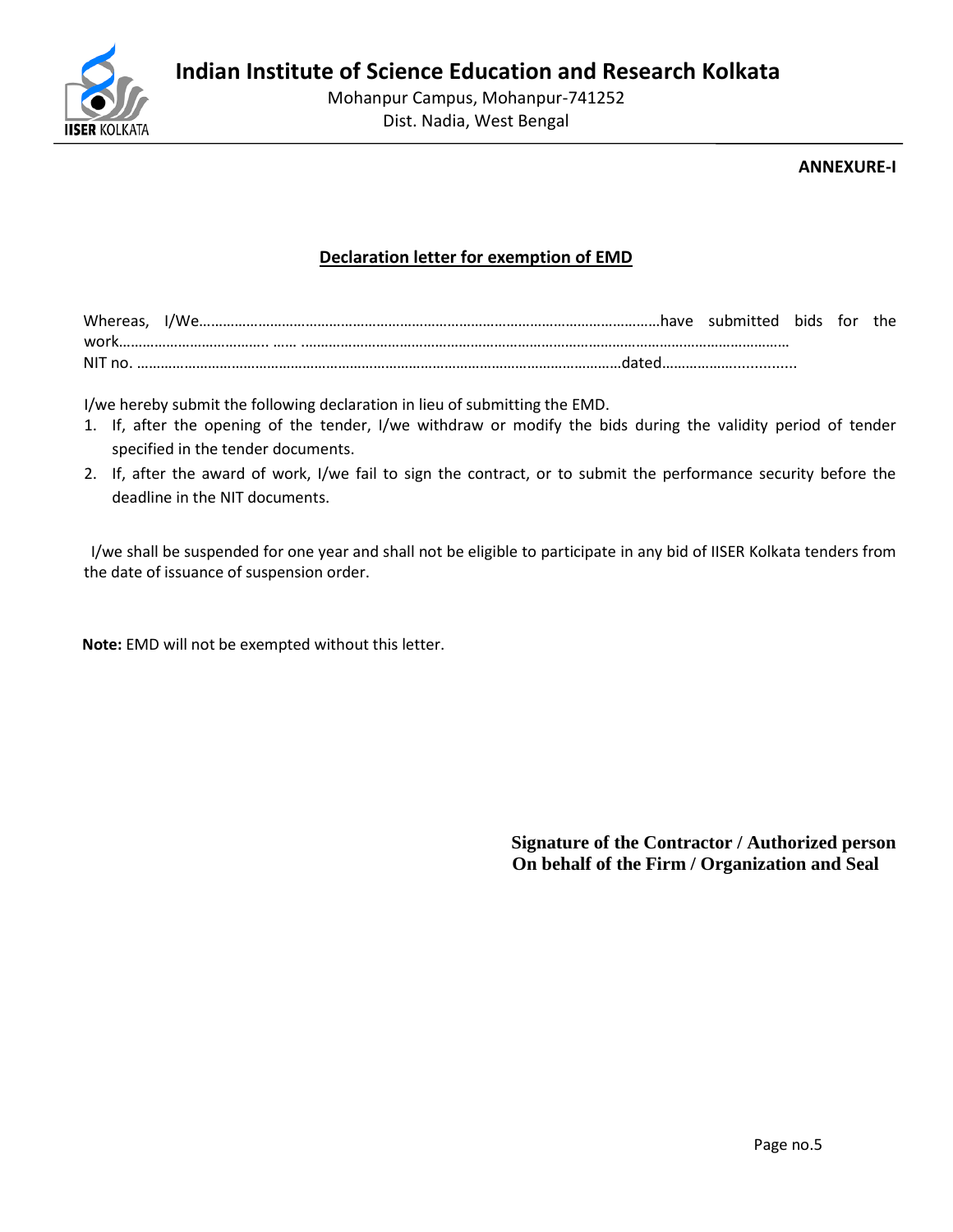

## **ANNEXURE-II**

#### **Acceptance of terms and conditions by the bidder**

 **To The Superintendent Engineer Institute Works Department IISERKOLKATA Mohanpur-741252**

 **Sub: Annual maintenance contract (Fully comprehensive) for split type wall mounted air conditioner in salt lake guest house.**

Dear Sir,

We have carefully examined all the tender documents including main terms and conditions and I/we the undersigned hereby submit the tender for the above cited work with price bid in conformity with the said Tender documents. We undertake that if our tender is accepted, we will commence the work immediately and complete the same within specific time from the date of issue of Work Order.

 The corrigendum(s) issued from time to time by your organization too have also been taken into consideration, while submitting this acceptance letter.

 I /We hereby unconditionally accept the tender terms and conditions of above mentioned tender Document/corrigendum(s) in it's entirely.

**It is certified that we have not been black-listed in any of the Government Department.** 

**Signature of the Contractor / Authorized person on behalf of the Firm / Organization and Seal**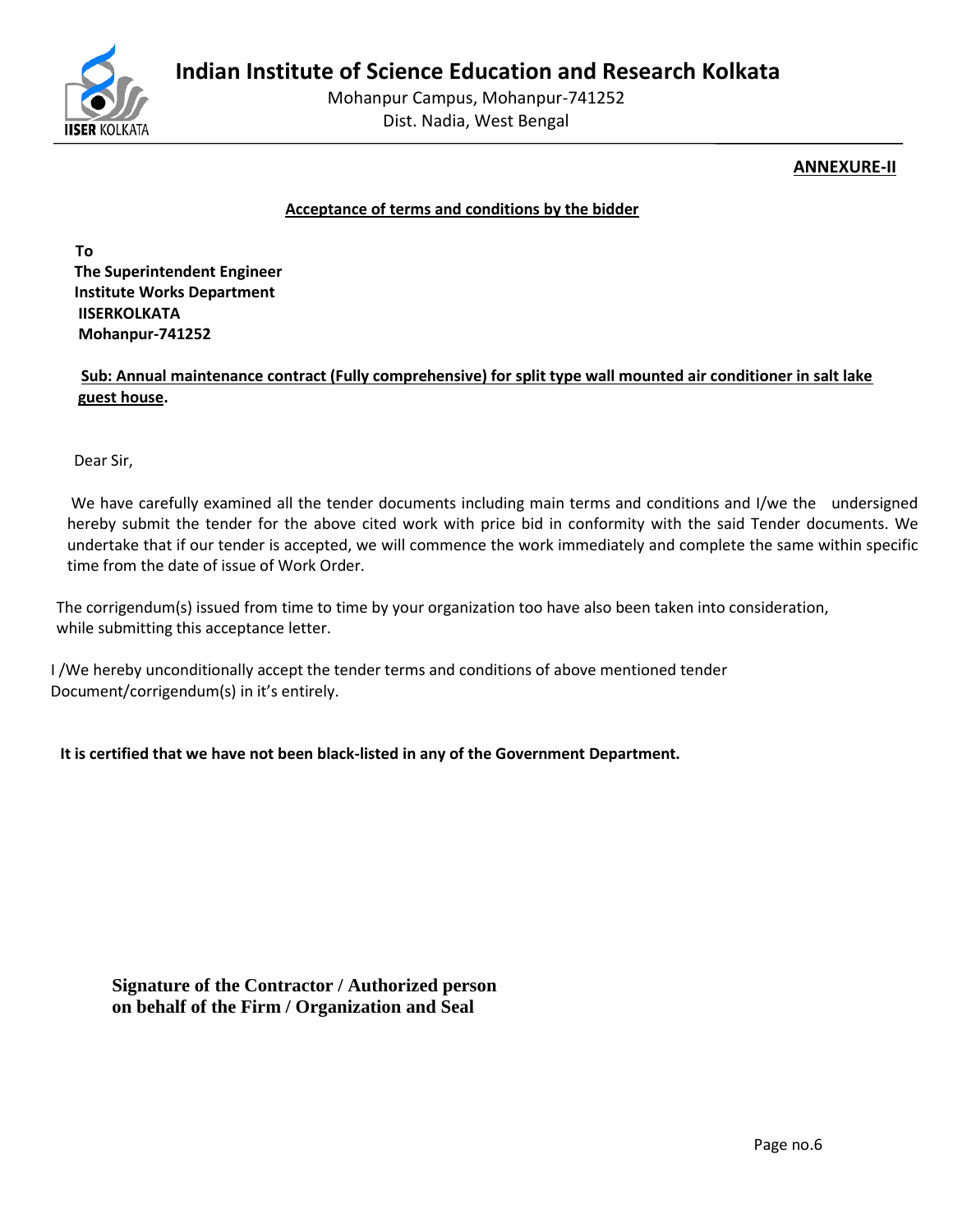**Indian Institute of Science Education and Research Kolkata**



Mohanpur Campus, Mohanpur-741252 Dist. Nadia, West Bengal

## **(BASIC INFORMATION)**

## **ANNEXURE-III (Page 1 of 2)**

## **Pre-qualification of contractors for electrical maintenance:**

| $\mathbf{1}$   | Name of the Contractor / Firm / Organization /<br>Company.                                                                                                                                                                               |                                 |
|----------------|------------------------------------------------------------------------------------------------------------------------------------------------------------------------------------------------------------------------------------------|---------------------------------|
| 2              | Official Correspondence address at with contact<br>person's name, telephone number, mobile<br>number, E-mail etc. (Mandatory for regular<br>correspondence)                                                                              |                                 |
| $\overline{3}$ | Type of Firm / Organization, whether<br>proprietorship, partnership or private limited<br>company etc.                                                                                                                                   |                                 |
| 4              | Year of establishment                                                                                                                                                                                                                    |                                 |
| 5              | Name of the Proprietor / Partners / Directors in<br>Organization                                                                                                                                                                         | a)<br>b)<br>$\mathbf{c})$<br>d) |
| 6              | a) Details of Registration (Firm, Company etc)<br>Registering Authority<br>i.<br>ii. Date<br>iii. Number<br>b) Details of Electrical license<br>Registering Authority<br>i.<br>ii. Reg No.<br>iii. Date of issue.<br>iv. Date of expiry. |                                 |

## **Signature of the Contractor / Authorized person**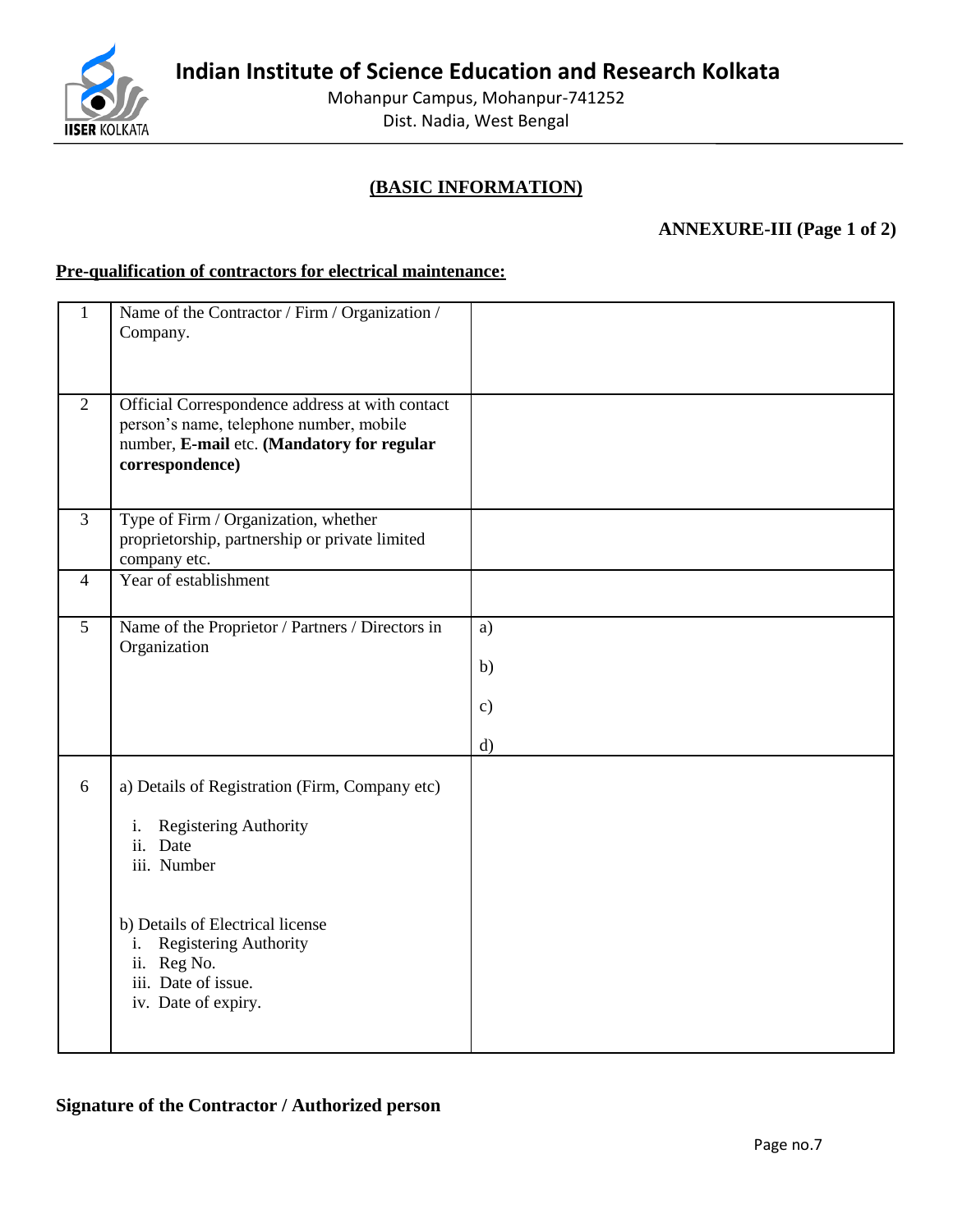

## **on behalf of the Firm / Organization and Seal**

## **ANNEXURE-III (Page 2 of 2)**

| 7 | a) Details of Income Tax Permanent Account<br>Number.<br>b) Details of GST                                                                |  |
|---|-------------------------------------------------------------------------------------------------------------------------------------------|--|
| 8 | Details of transaction for submission of Cost of                                                                                          |  |
|   | Bid/EMD (Please mention Bank Name &<br>Branch, Transaction Ref. No, Date etc.)                                                            |  |
|   | $\mathbf{i}$<br>Cost of Bid Document (Rs. $500/-$ )                                                                                       |  |
| 9 | Bank Account Details of the Bidder (Account<br>No. Bank Name & Branch, IFSC Code etc)<br>(Required for refunding any deposited<br>amount) |  |

**Signature of the Contractor / Authorized person on behalf of the Firm / Organization and Seal**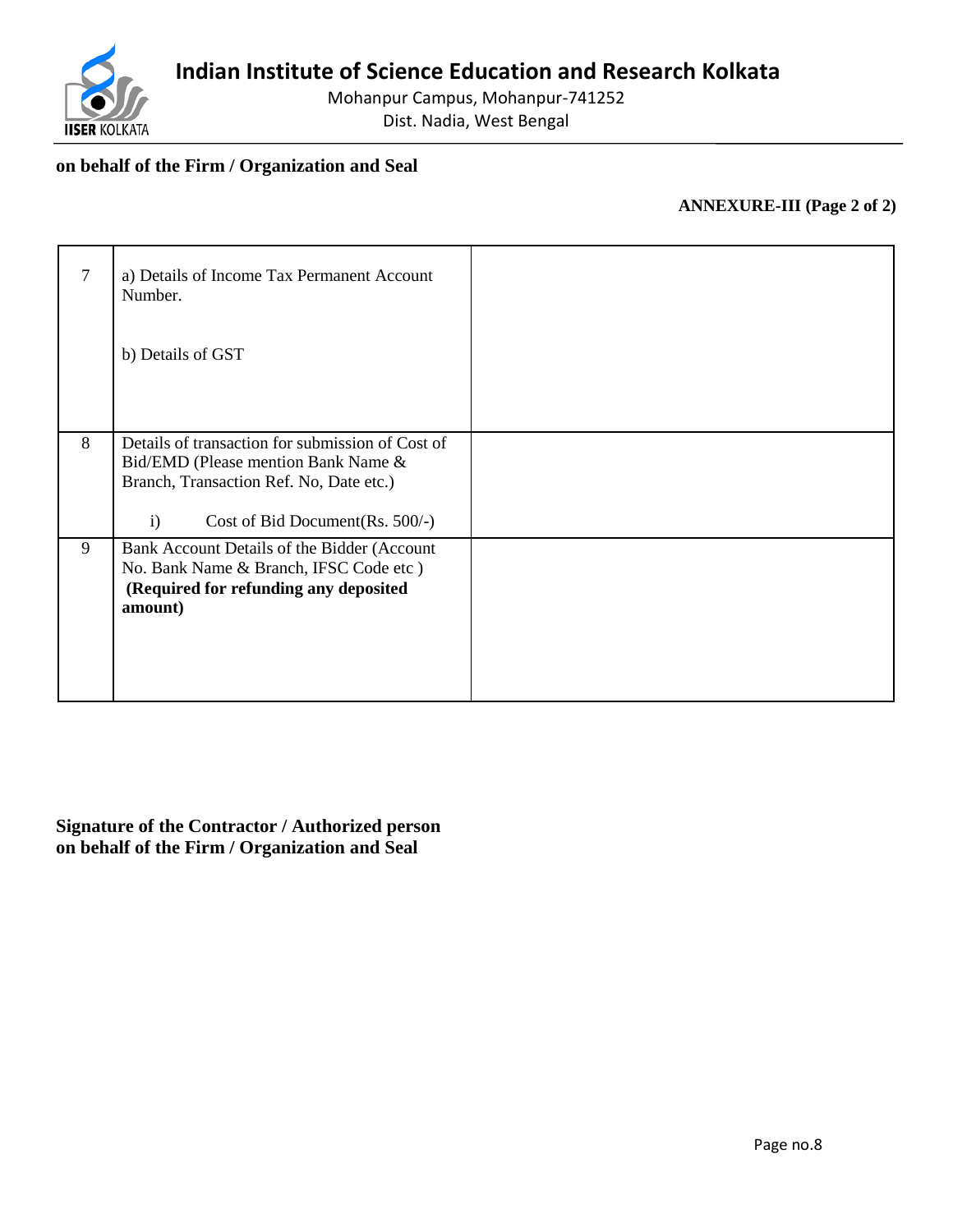

Mohanpur Campus, Mohanpur-741252

Dist. Nadia, West Bengal

**ANNEXURE - IV**

## **Past Experience as per table given below:**

*(Use Extra Sheet if required)*

| $\overline{\text{SL}}$ | <b>Period of Contract</b> |    | Name of the                         | <b>Type Of</b> | Value of        | <b>Documentary</b>                 |
|------------------------|---------------------------|----|-------------------------------------|----------------|-----------------|------------------------------------|
| No.                    | From                      | To | organization<br>with whom<br>worked | Contract       | <b>Contract</b> | evidence<br>attached in<br>support |
|                        |                           |    |                                     |                |                 |                                    |
|                        |                           |    |                                     |                |                 |                                    |
|                        |                           |    |                                     |                |                 |                                    |
|                        |                           |    |                                     |                |                 |                                    |
|                        |                           |    |                                     |                |                 |                                    |
|                        |                           |    |                                     |                |                 |                                    |
|                        |                           |    |                                     |                |                 |                                    |
|                        |                           |    |                                     |                |                 |                                    |
|                        |                           |    |                                     |                |                 |                                    |
|                        |                           |    |                                     |                |                 |                                    |
|                        |                           |    |                                     |                |                 |                                    |
|                        |                           |    |                                     |                |                 |                                    |
|                        |                           |    |                                     |                |                 |                                    |

**Signature of the Contractor / Authorized person on behalf of the Firm / Organization and Seal**